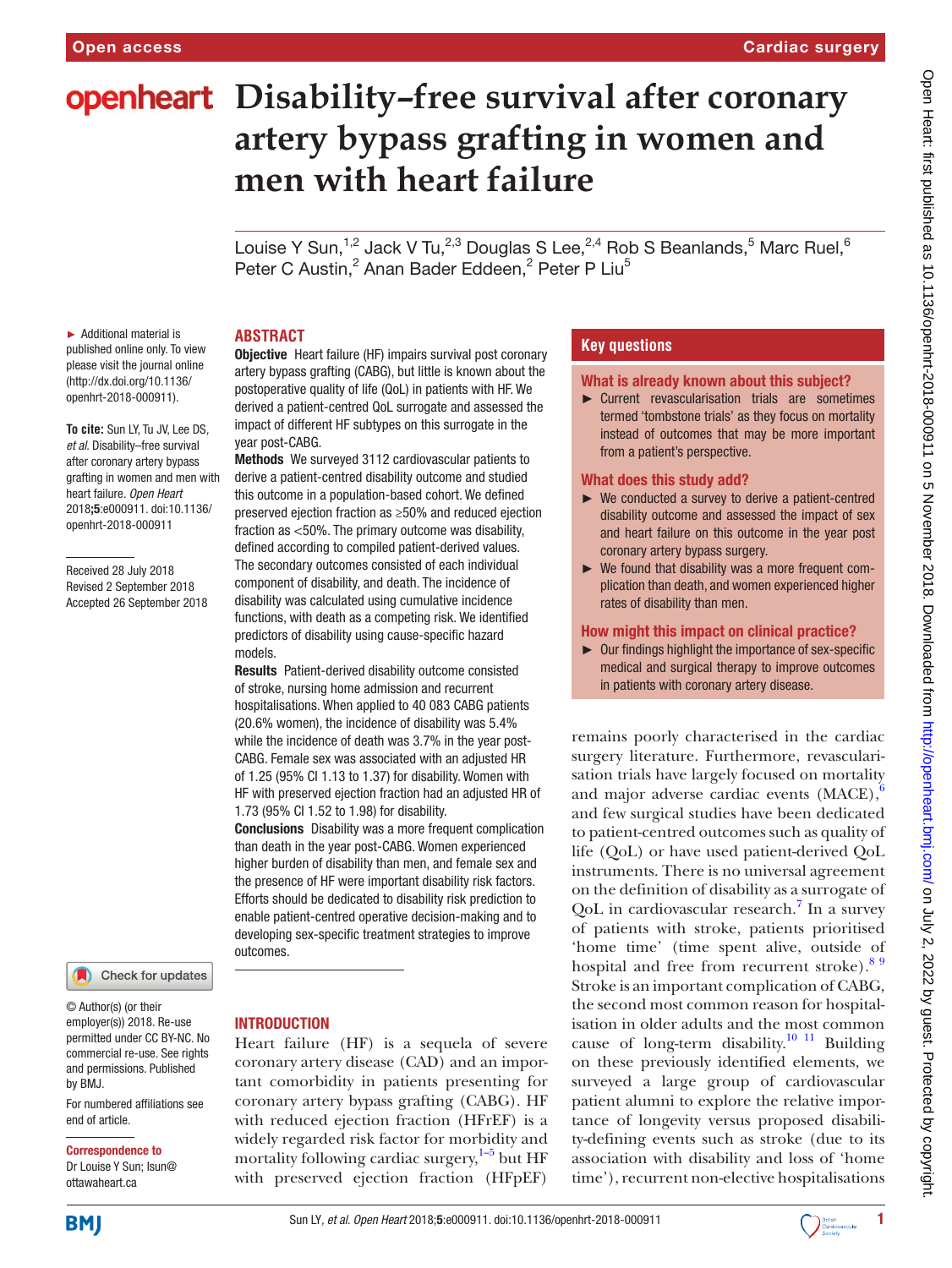(loss of 'home time') and nursing home admission (loss of independence of living). We then investigated the impact of HF on disability in women and men in the year following CABG in a population-based cohort.

## **METHODS**

## Development of a relevant disability outcome

Following approval from the University of Ottawa Heart Institute (UOHI) Research Ethics Board, we partnered with the UOHI Patient Alumni Association to perform a survey of all current cardiovascular alumni members (N=3112). The UOHI Patient Alumni Association is a self-governing body that has been in place for over 40 years to provide support for patients and families living with cardiovascular diseases, as well as being a strategic partner with the UOHI in its delivery of patient-centred research and clinical care. The alumni communications officer first emailed the confidential survey link to all medical and surgical alumni members on 15 August 2017, followed by two reminders on 15 October 2017 and 1 January 2018. Survey results were collected anonymously using SurveyMonkey (San Mateo, California). The details of the survey are outlined in [online supple](https://dx.doi.org/10.1136/openhrt-2018-000911)[mentary appendix 1](https://dx.doi.org/10.1136/openhrt-2018-000911).

## Population-based cohort study

We conducted a population-based, retrospective cohort study in Ontario, Canada, between 1 October 2008 and 31 March 2015 to evaluate the impact of sex and HF on the patient-derived disability outcome. Included were adult patients ≥40 years of age who underwent primary isolated CABG. We excluded patients who were non-Ontario residents, who had previous cardiac surgery, or who had missing information on age, sex and EF [\(online](https://dx.doi.org/10.1136/openhrt-2018-000911) [supplementary figure S1\)](https://dx.doi.org/10.1136/openhrt-2018-000911).

## Data sources

We used the clinical registry data of CorHealth Ontario and population-level administrative healthcare databases with information on all Ontario residents available at the Institute for Clinical Evaluative Sciences. Individuals who underwent isolated CABG were identified from the CorHealth Ontario registry. CorHealth Ontario is a network of 20 hospitals that maintains a detailed prospective clinical registry of all patients who undergo invasive cardiac procedures in Ontario. It captures demographic, comorbidity and procedural-related information and has been validated through selected chart audits. In addition, CorHealth Ontario EF and angiographic data undergo core laboratory validation.<sup>12</sup>

Administrative databases were linked deterministically by using encrypted codes that preserved patient confidentiality. We first linked the CorHealth Ontario registry (date and type of cardiac procedures, left ventricular (LV) function data) with the Ontario Congestive Heart Failure (CHF) database to classify CABG patients by baseline EF and HF status. The CHF database was derived from physician billings based on either one documented HF

Open Heart: first published as 10.1136/openhrt-2018-000911 on 5 November 2018. Downloaded from http://openheart.bm/ on July 2, 2022 by guest. Protected by copyright Open Heart: first published as 10.1136/openhrt-2018-000911 on 5 November 2018. Downloaded from <http://openheart.bmj.com/> on July 2, 2022 by guest. Protected by copyright.

admission or two outpatient claims for HF within 1 year. This algorithm has been previously validated and shown to have 85% sensitivity and 97% specificity in identifying HF events.<sup>13</sup> These data were then linked to the Canadian Institute for Health Information's Discharge Abstract Database (DAD; comorbidities and hospital admissions) and Same Day Surgery (SDS) database (comorbidities), Ontario Health Insurance Plan (OHIP) database (physician service claims), Registered Persons Database (RPDB; ascertainment of vital statistics), the Continuing Care Reporting System (CCRS; admissions to long-term care facilities) and Canadian census. These administrative databases have been validated for many outcomes, exposures and comorbidities. $14-17$ 

## Classification of HF by LV function

Diagnosis of HFpEF is based on the presence of HF and LV ejection fraction (LVEF) of  $\geq 50\%$ .<sup>[18](#page-10-8)</sup> Preoperative EF was obtained from the CorHealth Ontario registry and classified as preserved (pEF) if ≥50% and reduced (rEF) if EF was  $\leq 50\%$ .<sup>3</sup> 18 The authors then categorised the patients into HFpEF, HFrEF, pEF without HF and rEF without HF using previously described methods. $319$ 

#### **Comorbidities**

Comorbidities were identified from the CorHealth Ontario clinical registry and supplemented with data from DAD, SDS and OHIP using the International Classification of Diseases 10th Revision CA codes<sup>[20](#page-10-10)</sup> within 5 years prior to CABG and using validated algorithms.<sup>14 16 21</sup> <sup>22</sup> We estimated the socioeconomic status based on patients' neighbourhood median income in the Canadian census and determined their residence (rural vs urban) using Statis-tics Canada definitions.<sup>[23](#page-10-11)</sup> Emergent procedural status was ascertained from the CorHealth Ontario registry and supplemented with OHIP claims data, where the anaesthesia provider identified the surgery as emergent under the American Society of Anesthesiologists physical status classification. Height, weight and body mass index (BMI) identified from the CorHealth Ontario registry were used to define morbid obesity (weight >159 kg or BMI ≥40 kg/ m<sup>2</sup>). Frailty status was identified using the Johns Hopkins Adjusted Clinical Groups frailty-defining diagnoses indicator, which is an instrument designed and validated for research of frailty-related outcomes and resource utilisa-tion using administrative data.<sup>[24–28](#page-10-12)</sup>

#### **Outcomes**

The primary outcome was disability, defined as patient-derived composite of stroke, nursing home admission and recurrent non-elective hospital admissions of ≥3 episodes occurring within 1 year of surgery. The secondary outcomes consisted of each individual component of the disability outcome, and death. Mortality was ascertained using the RPDB. Stroke was identified using a validated algorithm with 70% sensitivity and 99% specificity, based on either one stroke hospitalisation or two physician billings.<sup>29</sup> Non-elective hospital admissions were ascertained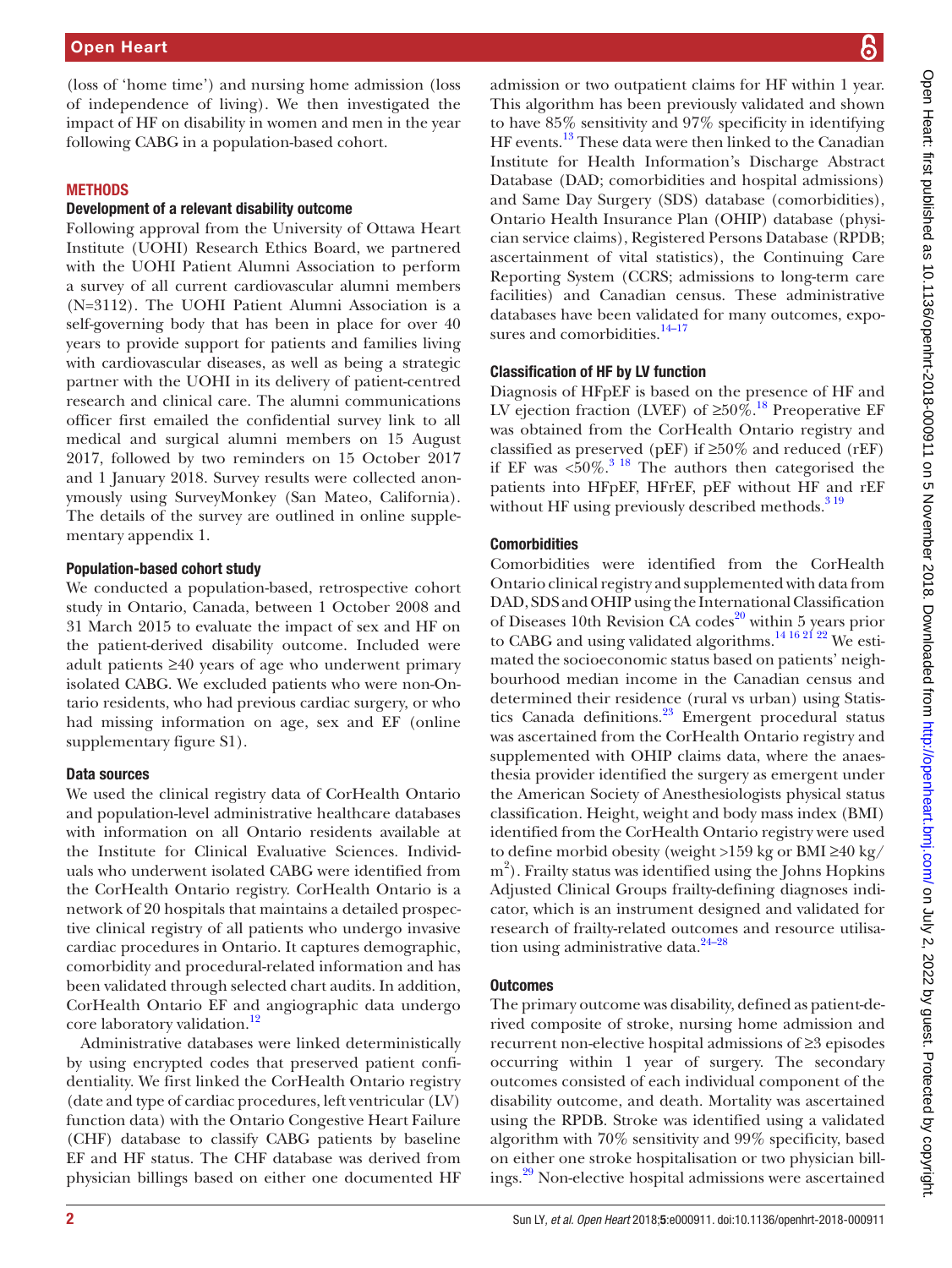using the DAD, and long-term care admissions were ascertained using the CCRS.

## Statistical analysis

All analyses were performed in the overall cohort and then stratified by sex. Continuous variables were expressed as mean (SD) and categorical variables as number (proportions). Disability-free survival was defined as survival time from the date of index surgery until the date of a disability-defining event, death or last follow-up. For patients experiencing recurrent non-elective hospitalisations, disability was considered to occur on the date of the third admission. Patients were censored if they were ineligible for OHIP for >2 consecutive quarters (ie, have left Ontario).

We estimated the cumulative incidence of post-CABG disability over time using the cumulative incidence functions (CIFs) to account for death as a competing event. We plotted direct adjusted CIF curves for disability and each of its individual endpoints, stratified by sex and HF status. Direct adjustment was made for each of the covariates listed in [table](#page-3-0) 1, by adopting the Fine-Gray model as the underlying regression model to compute the adjusted CIFs[.30](#page-10-14) We identified predictors of disability using multivariable cause-specific hazard models, with death as a competing risk. We then explored the modifying effect of sex using multiplicative interaction terms of sex with each of the covariates from the multivariable model, and identified sex-specific disability risk factors by stratifying the main regression analysis by sex.

We performed two sensitivity analyses. First, we used generalised estimating equations (GEE) to determine the adjusted association of patient-level characteristics with disability while accounting for clustering of patients within hospitals. Next, we added the completeness of revascularisation to this GEE model to evaluate the impact of incomplete revascularisation on disability. Incomplete revascularisation was defined as the presence of ≥1 ungrafted vessels with ≥70% stenosis in the left anterior descending, circumflex or right coronary artery territories.

The measure of association was HR with 95% CI. Analyses were performed using SAS V.9.3, with statistical significance defined by a two-sided p value of <0.05.

## **RESULTS**

## Survey of patient-centred disability outcomes

A total of 1015 (32.6%) cardiovascular alumni responded to the survey (27.6% women, 68.5% over the age of 65). Of those who responded, 87.4% had a previous hospitalisation (33.0% for HF and 42.6% for myocardial infarction (MI)), 8.5% had stroke and 0.8% were nursing home residents. Due to the anonymous nature of the survey, demographic information was not available for the non-respondents. The majority of respondents (82.1%) indicated they would sacrifice longevity for treatments that would likely lead to improved QoL. Their specific preferences were to be free from stroke (81.0%);

hospital admissions, including those for HF (77.7%) and MI (78.8%); and nursing home admission (67.6%). Although many (55.5%) would be tolerant of a single hospital admission, 21.9% would be intolerant of 2, while the majority (60.7%) would be intolerant of  $\geq$ 3 non-elective admissions per year. When asked to prioritise these outcomes, patients ranked freedom from stroke as most important, followed by staying alive for as long as possible, freedom from hospitalisation and nursing homes ([online](https://dx.doi.org/10.1136/openhrt-2018-000911)  [supplementary figure S2](https://dx.doi.org/10.1136/openhrt-2018-000911)). We therefore defined disability as the composite of stroke, nursing home admission and recurrent non-elective hospital admissions of ≥3 episodes per year.

## Prevalence and patient characteristics by HF subtype

A total of 40 083 CABG patients were included in the study (20.6% women). Overall, 22 231 (55.5%) had pEF without HF, 10 284 (25.7%) had rEF without HF, 2752 (6.9%) had HFpEF and 4816 (12.0%) had HFrEF. [Table](#page-4-0) 2 summarises the demographics and comorbidities of these patients by HF status.

[Table](#page-5-0) 3 summarises the baseline and operative characteristics of patients with HF, stratified by EF and sex. Of the patients with HFpEF, 873 (31.7%) were women. Women with HFpEF were more likely than men to be older, of lower socioeconomic status, to have emergent surgery, recent MI, hypertension, chronic lung disease, diabetes, hypothyroidism and anaemia, but less likely to have previous percutaneous coronary interventions, remote MI, atrial fibrillation, morbid obesity, chronic renal disease and dialysis. Of the patients with HFrEF, 1090 (22.6%) were women. Women with HFrEF were more likely than men to be older, to be of slightly lower income status, to have emergent surgery, recent MI, hypertension, chronic lung disease, diabetes, hypothyroidism and anaemia, but less likely to have remote MI, atrial fibrillation and morbid obesity.

## Disability and HF status

[Table](#page-6-0) 4 summarises the rates of disability and individual disability-defining events by HF status. One year post-CABG, 2152 (5.4%) developed disability and 1466 (3.7%) died. In addition, 1215 (3.0%) developed stroke, 865 (2.2%) had recurrent non-elective hospitalisations and 254 (0.6%) were admitted to long-term care facilities.

Cumulative incidence of disability was higher in patients with HF compared with those without HF (Gray's test, p<0.001). At 1 year, disability occurred in 11.4% of patients with HFpEF, 10.7% of HFrEF, 4.7% of rEF without HF and 3.8% of pEF without HF. The rates of individual disability-defining events were also higher in patients with HFpEF. One-year mortality rates were highest in the HFrEF group (11.1%), followed by HFpEF (8.3%), rEF without HF (2.9%) and pEF without HF (1.8%). Overall, patients with HFpEF experienced higher rates of disability, while patients with HFrEF experienced higher rates of death. After multivariable adjustment of all risk factors listed in [table](#page-3-0) 1, the cause-specific HRs for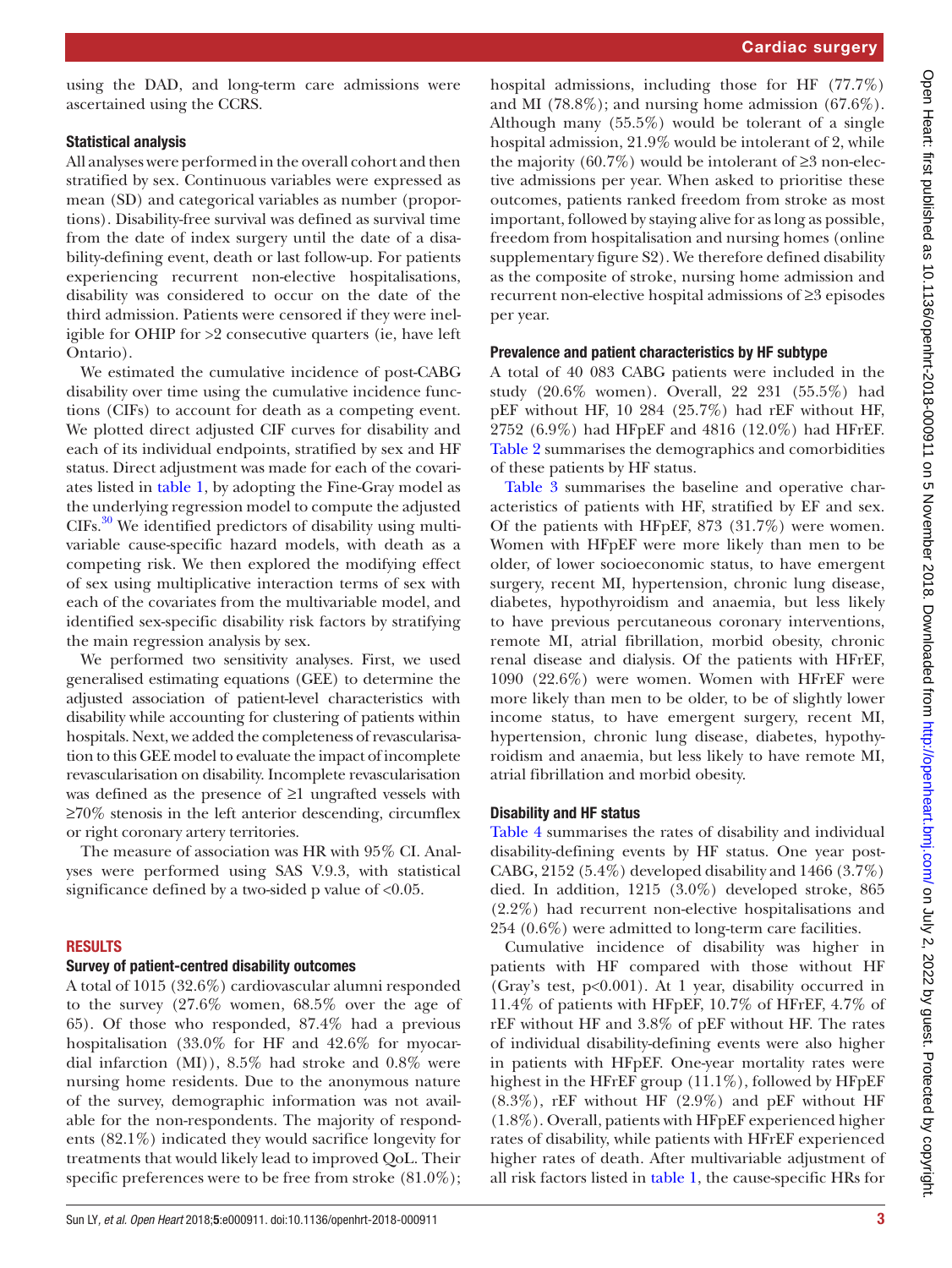|                                    | <b>Main model</b>              | <b>Cluster by site</b>         | <b>Completeness of</b><br>revascularisation added |
|------------------------------------|--------------------------------|--------------------------------|---------------------------------------------------|
| Variable                           | HR (95% CI)                    | <b>HR (95% CI)</b>             | <b>HR (95% CI)</b>                                |
| HF group                           |                                |                                |                                                   |
| pEF, no HF                         | Reference                      | Reference                      | Reference                                         |
| rEF, no HF                         | 1.11 (0.99 to 1.25)            | 1.11 (1.00 to 1.24)            | 1.10 (0.98 to 1.24)                               |
| <b>HFpEF</b>                       | 1.81 (1.57 to 2.08)            | 1.81 (1.61 to 2.04)            | 1.79 (1.55 to 2.06)                               |
| <b>HFrEF</b>                       | 1.68 (1.49 to 1.90)            | 1.68 (1.46 to 1.93)            | 1.67 (1.48 to 1.89)                               |
| Age group                          |                                |                                |                                                   |
| $40 - 64$                          | Reference                      | Reference                      | Reference                                         |
| $65 - 74$                          | 1.14 $(1.03 \text{ to } 1.27)$ | 1.14 (1.02 to 1.27)            | 1.13 (1.02 to 1.26)                               |
| $75 - 84$                          | 1.57 (1.40 to 1.77)            | 1.57 (1.49 to 1.66)            | 1.57 $(1.40 \text{ to } 1.76)$                    |
| $\geq 85$                          | 1.91 (1.47 to 2.48)            | 1.91 (1.41 to 2.57)            | 1.87 (1.43 to 2.44)                               |
| <b>Sex</b>                         | 1.25 $(1.13$ to 1.37)          | 1.25 (1.10 to 1.41)            | 1.25 (1.13 to 1.38)                               |
| Rural residence                    | 0.97 (0.86 to 1.09)            | 0.97 (0.90 to 1.04)            | 0.97 (0.86 to 1.09)                               |
| Income quintile                    |                                |                                |                                                   |
| 1 (lowest)                         | 1.27 (1.11 to 1.45)            | 1.27 $(1.12 \text{ to } 1.43)$ | 1.29 (1.12 to 1.47)                               |
| $\overline{2}$                     | 1.04 (0.91 to 1.20)            | 1.04 (0.90 to 1.21)            | $1.05(0.91 \text{ to } 1.21)$                     |
| 3                                  | 0.99 (0.86 to 1.14)            | $0.99$ (0.88 to 1.12)          | 1.01 $(0.88 \text{ to } 1.17)$                    |
| $\overline{4}$                     | 1.02 (0.89 to 1.18)            | 1.02 (0.94 to 1.12)            | 1.04 (0.90 to 1.20)                               |
| 5 (highest)                        | Reference                      | Reference                      | Reference                                         |
| <b>Missing</b>                     | 1.81 (1.08 to 3.03)            | 1.81 (0.85 to 3.86)            | 1.83 $(1.09 \text{ to } 3.06)$                    |
| Remote MI                          | $1.05(0.95 \text{ to } 1.15)$  | 1.05 (0.91 to 1.21)            | 1.04 (0.95 to 1.15)                               |
| <b>Recent MI</b>                   | 1.32 (1.20 to 1.45)            | 1.32 $(1.15 \text{ to } 1.51)$ | 1.31 (1.20 to 1.44)                               |
| Previous PCI                       | 0.96 (0.86 to 1.09)            | 0.96 (0.85 to 1.09)            | $0.98$ (0.87 to 1.10)                             |
| Hypertension                       | 1.40 (1.16 to 1.68)            | 1.40 (1.14 to 1.71)            | 1.39 (1.15 to 1.68)                               |
| Atrial fibrillation                | 1.21 (1.06 to 1.38)            | 1.21 (1.08 to 1.35)            | 1.21 (1.05 to 1.38)                               |
| Cerebrovascular disease            | 2.16 (1.94 to 2.41)            | 2.16 (1.96 to 2.39)            | $2.18(1.96 \text{ to } 2.43)$                     |
| Peripheral vascular disease        | 1.34 (1.20 to 1.49)            | 1.34 (1.22 to 1.46)            | 1.34 (1.20 to 1.49)                               |
| COPD/Asthma                        | 1.33 (1.22 to 1.46)            | 1.33 (1.22 to 1.45)            | 1.34 (1.22 to 1.46)                               |
| <b>Diabetes</b>                    | 1.40 (1.28 to 1.53)            | 1.40 (1.29 to 1.51)            | 1.39 (1.27 to 1.52)                               |
| <b>Morbid obesity</b>              | $1.02(0.93 \text{ to } 1.12)$  | 1.02 (0.96 to 1.08)            | 1.03 (0.94 to 1.13)                               |
| Hypothyroidism                     | 1.16 (0.87 to 1.55)            | 1.16 (0.83 to 1.62)            | 1.16 (0.86 to 1.55)                               |
| Anaemia                            | 1.33 $(1.14 \text{ to } 1.55)$ | 1.33 $(1.18 \text{ to } 1.50)$ | 1.35 $(1.16 \text{ to } 1.57)$                    |
| Chronic renal disease              | 1.56 (1.36 to 1.79)            | 1.56 (1.43 to 1.70)            | 1.56 (1.36 to 1.79)                               |
| Liver disease                      | 1.79 (1.29 to 2.49)            | 1.79 (1.41 to 2.27)            | 1.81 (1.30 to 2.52)                               |
| Primary tumour                     | 1.23 (1.04 to 1.45)            | 1.23 (1.05 to 1.44)            | 1.21 (1.02 to 1.43)                               |
| Metastatic tumour                  | 1.28 (0.80 to 2.04)            | 1.28 (0.84 to 1.95)            | 1.32 $(0.83 \text{ to } 2.11)$                    |
| Dementia                           | 1.85 (1.25 to 2.74)            | 1.85 (1.36 to 2.51)            | 1.83 $(1.23 \text{ to } 2.72)$                    |
| <b>Emergent surgery</b>            | 1.41 (1.22 to 1.63)            | 1.41 $(1.23 \text{ to } 1.60)$ | 1.39 (1.20 to 1.61)                               |
| Incomplete revascularisation (yes) |                                |                                | 1.09 (1.00 to 1.20)                               |

<span id="page-3-0"></span>Table 1 Multivariable predictors of disability at 1 year post-CABG in the pooled analysis

CABG, coronary artery bypass grafting; COPD, chronic obstructive pulmonary disease; HF, heart failure; HFpEF, HF with preserved ejection fraction; HFrEF, HF with reduced ejection fraction; MI, myocardial infarction; PCI, percutaneous coronary intervention; pEF, preserved ejection fraction; rEF, reduced ejection fraction.

disability were 1.11 (95% CI 0.99 to 1.25) for rEF without HF, 1.81 (95% CI 1.61 to 2.04) for HFpEF, and 1.68 (95% CI 1.46 to 1.93) for HFrEF.

## Sex differences in disability

Female sex was associated with an increased risk of disability (adjusted HR 1.25 (95% CI 1.13 to 1.37)), and this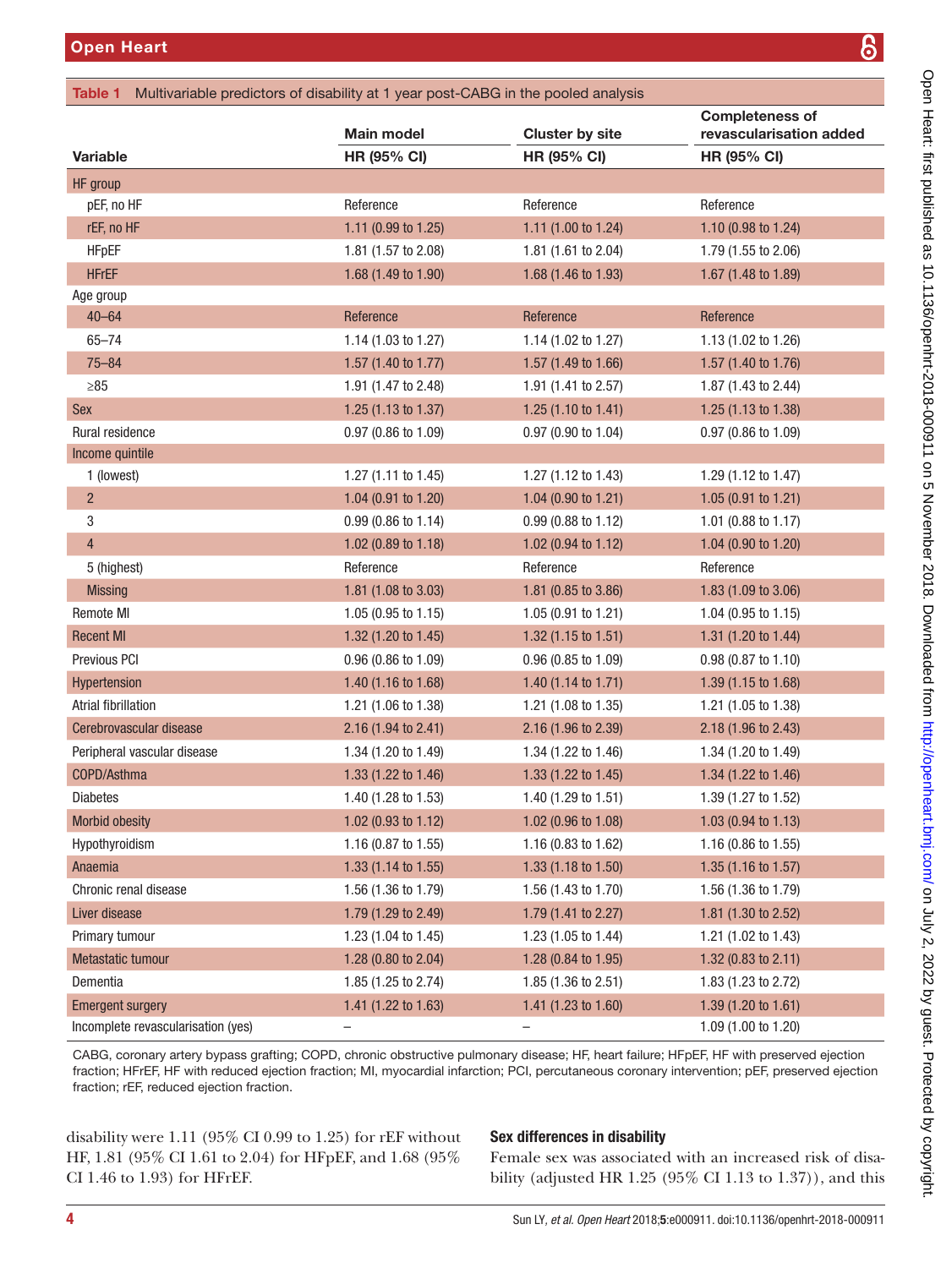<span id="page-4-0"></span>

| Baseline characteristics by HF status<br>Table 2 |                |                 |              |              |                |          |  |  |
|--------------------------------------------------|----------------|-----------------|--------------|--------------|----------------|----------|--|--|
|                                                  | pEF, no HF     | rEF, no HF      | <b>HFpEF</b> | <b>HFrEF</b> | <b>Total</b>   |          |  |  |
| <b>Variable</b>                                  | $(n=22 231)$   | $(n=10 284)$    | $(n=2752)$   | $(n=4816)$   | $(n=40083)$    | P values |  |  |
| Age (mean $\pm$ SD)                              | $65.3 + 9.7$   | $65.0 \pm 10.0$ | $69.5 + 9.3$ | $68.0 + 9.9$ | $65.8 + 9.9$   | < 0.001  |  |  |
| $40 - 64$                                        | 10 197 (45.9%) | 4883 (47.5%)    | 815 (29.6%)  | 1730 (35.9%) | 17 625 (44.0%) | < 0.001  |  |  |
| $65 - 74$                                        | 7838 (35.3%)   | 3436 (33.4%)    | 1015 (36.9%) | 1680 (34.9%) | 13 969 (34.9%) |          |  |  |
| $75 - 84$                                        | 3937 (17.7%)   | 1829 (17.8%)    | 843 (30.6%)  | 1264 (26.2%) | 7873 (19.6%)   |          |  |  |
| $\geq 85$                                        | 259 (1.2%)     | 136 (1.3%)      | 79 (2.9%)    | 142 (2.9%)   | 616 (1.5%)     |          |  |  |
| Female                                           | 4695 (21.1%)   | 1590 (15.5%)    | 873 (31.7%)  | 1090 (22.6%) | 8248 (20.6%)   | < 0.001  |  |  |
| Rural                                            | 3373 (15.2%)   | 1670 (16.2%)    | 403 (14.6%)  | 685 (14.2%)  | 6131 (15.3%)   | 0.036    |  |  |
| Income quintile 1 (lowest)                       | 4010 (18.0%)   | 1963 (19.1%)    | 584 (21.2%)  | 1061 (22.0%) | 7618 (19.0%)   | < 0.001  |  |  |
| $\overline{2}$                                   | 4473 (20.1%)   | 2036 (19.8%)    | 614 (22.3%)  | 1054 (21.9%) | 8177 (20.4%)   |          |  |  |
| 3                                                | 4485 (20.2%)   | 2096 (20.4%)    | 552 (20.1%)  | 942 (19.6%)  | 8075 (20.1%)   |          |  |  |
| $\overline{4}$                                   | 4579 (20.6%)   | 2179 (21.2%)    | 532 (19.3%)  | 877 (18.2%)  | 8167 (20.4%)   |          |  |  |
| 5 (highest)                                      | 4578 (20.6%)   | 1947 (18.9%)    | 459 (16.7%)  | 848 (17.6%)  | 7832 (19.5%)   |          |  |  |
| <b>Missing</b>                                   | 106 (0.5%)     | 63 (0.6%)       | $11(0.4\%)$  | 34 (0.7%)    | 214 (0.5%)     |          |  |  |
| Remote MI                                        | 3958 (17.8%)   | 3408 (33.1%)    | 917 (33.3%)  | 2072 (43.0%) | 10 355 (25.8%) | < 0.001  |  |  |
| <b>Recent MI</b>                                 | 7509 (33.8%)   | 6033 (58.7%)    | 1418 (51.5%) | 3255 (67.6%) | 18 215 (45.4%) | < 0.001  |  |  |
| Previous PCI                                     | 3210 (14.4%)   | 1759 (17.1%)    | 542 (19.7%)  | 776 (16.1%)  | 6287 (15.7%)   | < 0.001  |  |  |
| Hypertension                                     | 19 275 (86.7%) | 8717 (84.8%)    | 2610 (94.8%) | 4427 (91.9%) | 35 029 (87.4%) | < 0.001  |  |  |
| Atrial fibrillation                              | 968 (4.4%)     | 563 (5.5%)      | 433 (15.7%)  | 791 (16.4%)  | 2755 (6.9%)    | < 0.001  |  |  |
| Cerebral vascular disease                        | 1999 (9.0%)    | 965 (9.4%)      | 413 (15.0%)  | 675 (14.0%)  | 4052 (10.1%)   | < 0.001  |  |  |
| Peripheral vascular disease                      | 2306 (10.4%)   | 1197 (11.6%)    | 579 (21.0%)  | 1047 (21.7%) | 5129 (12.8%)   | < 0.001  |  |  |
| COPD/Asthma                                      | 5599 (25.2%)   | 2660 (25.9%)    | 1090 (39.6%) | 1790 (37.2%) | 11 139 (27.8%) | < 0.001  |  |  |
| <b>Diabetes</b>                                  | 9636 (43.3%)   | 4624 (45.0%)    | 1626 (59.1%) | 3022 (62.7%) | 18 908 (47.2%) | < 0.001  |  |  |
| <b>Morbid obesity</b>                            | 6838 (30.8%)   | 2815 (27.4%)    | 954 (34.7%)  | 1538 (31.9%) | 12 145 (30.3%) | < 0.001  |  |  |
| Hypothyroidism                                   | 201 (0.9%)     | 78 (0.8%)       | 70 (2.5%)    | 78 (1.6%)    | 427 (1.1%)     | < 0.001  |  |  |
| Anaemia                                          | 555 (2.5%)     | 280 (2.7%)      | 318 (11.6%)  | 492 (10.2%)  | 1645 (4.1%)    | < 0.001  |  |  |
| <b>Dialysis</b>                                  | 257 (1.2%)     | 141 (1.4%)      | 177 (6.4%)   | 268 (5.6%)   | 843 (2.1%)     | < 0.001  |  |  |
| <b>Chronic renal disease</b>                     | 620 (2.8%)     | 308 (3.0%)      | 348 (12.6%)  | 607 (12.6%)  | 1883 (4.7%)    | < 0.001  |  |  |
| Liver disease                                    | 115 (0.5%)     | 65 (0.6%)       | 38 (1.4%)    | 70 (1.5%)    | 288 (0.7%)     | < 0.001  |  |  |
| Primary tumour                                   | 939 (4.2%)     | 444 (4.3%)      | 184 (6.7%)   | 298 (6.2%)   | 1865 (4.7%)    | < 0.001  |  |  |
| Metastatic tumour                                | 88 (0.4%)      | 38 (0.4%)       | 16 (0.6%)    | 38 (0.8%)    | 180 (0.4%)     | < 0.001  |  |  |
| Dementia                                         | 32 (0.1%)      | 22 (0.2%)       | 20 (0.7%)    | 37 (0.8%)    | 111 (0.3%)     | < 0.001  |  |  |
| Frailty                                          | 4339 (19.5%)   | 2097 (20.4%)    | 898 (32.6%)  | 1469 (30.5%) | 8803 (22.0%)   | < 0.001  |  |  |
| <b>Emergent surgery</b>                          | 873 (3.9%)     | 959 (9.3%)      | 169 (6.1%)   | 590 (12.3%)  | 2591 (6.5%)    | < 0.001  |  |  |

COPD, chronic obstructive pulmonary disease; HF, heart failure; HFpEF, HF with preserved ejection fraction; HFrEF, HF with reduced ejection fraction;MI, myocardial infarction; PCI, percutaneous coronary intervention; pEF, preserved ejection fraction;rEF, reserved ejection fraction.

association remained robust in sensitivity analyses that accounted for clustering of patients within hospitals and completeness of revascularisation ([table](#page-3-0) 1).

The sex-specific rates of disability and disability-defining events are summarised in [table](#page-6-1) 5 and [figure](#page-7-0) 1. Women had higher rates of disability than men across most HF categories except HFrEF, and women with HFpEF constituted a high disability risk group. Sex modified the association between disability and HF, age, MI, cerebrovascular disease and chronic renal disease [\(table](#page-7-1) 6). Specifically, rEF and HFrEF were associated with disability in women

but not men, and HFpEF posed a greater risk of disability in women. Additionally, in patients aged 65–74 years, male sex alone was associated with an increased risk of disability, while in the ≥85 age group women had a higher risk of disability than men. Cerebrovascular and chronic renal diseases were also associated with higher disability risks in women.

The direct adjusted CIFs of stroke, recurrent non-elective hospitalisations and long-term care admissions were higher in women than men across most HF categories [\(figure](#page-8-0) 2). Women with HFpEF were at higher risk of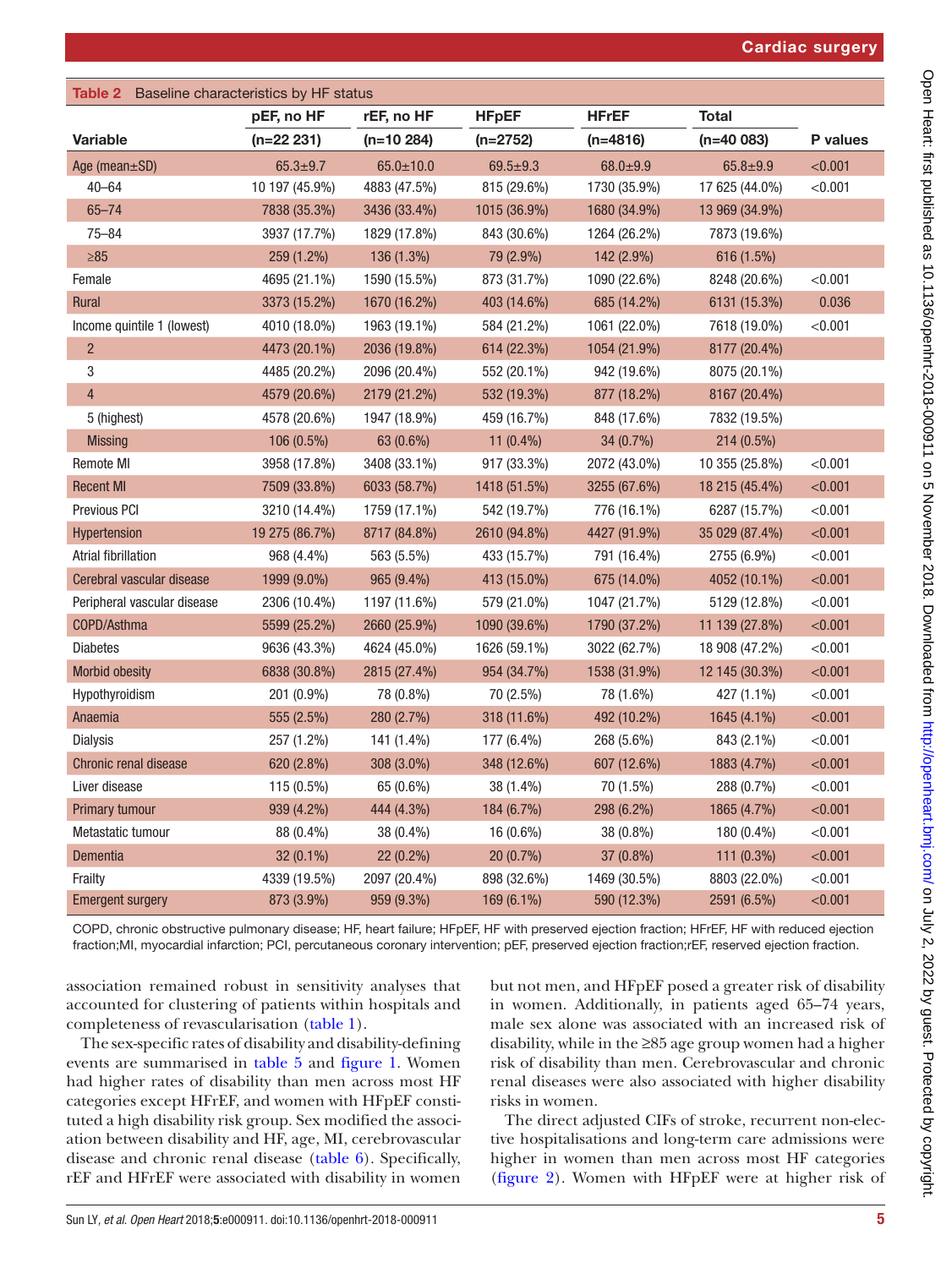<span id="page-5-0"></span>

| Table 3<br>Baseline characteristics of men and women with HFpEF and HFrEF |                   |                    |                   |                |           |  |  |
|---------------------------------------------------------------------------|-------------------|--------------------|-------------------|----------------|-----------|--|--|
|                                                                           | <b>HFpEF</b>      |                    | <b>HFrEF</b>      |                |           |  |  |
| <b>Variable</b>                                                           | Men<br>$(n=1879)$ | Women<br>$(n=873)$ | Men<br>$(n=3726)$ | Women (n=1090) | P values* |  |  |
| Age (mean±SD)                                                             | 68.57±9.50        | $71.41 \pm 8.65$   | $67.54 \pm 10.01$ | $69.58 + 9.43$ | < 0.001   |  |  |
| $40 - 64$                                                                 | 619 (32.9%)       | 196 (22.5%)        | 1406 (37.7%)      | 324 (29.7%)    | < 0.001   |  |  |
| $65 - 74$                                                                 | 698 (37.1%)       | 317 (36.3%)        | 1291 (34.6%)      | 389 (35.7%)    |           |  |  |
| $75 - 84$                                                                 | 518 (27.6%)       | 325 (37.2%)        | 930 (25.0%)       | 334 (30.6%)    |           |  |  |
| $\geq 85$                                                                 | 44 (2.3%)         | 35 (4.0%)          | 99 (2.7%)         | 43 (3.9%)      |           |  |  |
| Rurality                                                                  | 282 (15.0%)       | 121 (13.9%)        | 532 (14.3%)       | 153 (14.0%)    | 0.64      |  |  |
| Income quintile 1 (lowest)                                                | 346 (18.4%)       | 238 (27.3%)        | 800 (21.5%)       | 261 (23.9%)    | < 0.001   |  |  |
| 2                                                                         | 422 (22.5%)       | 192 (22.0%)        | 810 (21.7%)       | 244 (22.4%)    |           |  |  |
| 3                                                                         | 387 (20.6%)       | 165 (18.9%)        | 738 (19.8%)       | 204 (18.7%)    |           |  |  |
| 4                                                                         | 380 (20.2%)       | 152 (17.4%)        | 669 (18.0%)       | 208 (19.1%)    |           |  |  |
| 5 (highest)                                                               | 334 (17.8%)       | 125 (14.3%)        | 687 (18.4%)       | 161 (14.8%)    |           |  |  |
| Missing                                                                   | 10 (0.5%)         | ≤5 (0.1%)          | 22 (0.6%)         | 12 (1.1%)      |           |  |  |
| <b>Remote MI</b>                                                          | 632 (33.6%)       | 285 (32.6%)        | 1618 (43.4%)      | 454 (41.7%)    | < 0.001   |  |  |
| <b>Recent MI</b>                                                          | 920 (49.0%)       | 498 (57.0%)        | 2444 (65.6%)      | 811 (74.4%)    | < 0.001   |  |  |
| <b>Previous PCI</b>                                                       | 387 (20.6%)       | 155 (17.8%)        | 599 (16.1%)       | 177 (16.2%)    | < 0.001   |  |  |
| Hypertension                                                              | 1766 (94.0%)      | 844 (96.7%)        | 3395 (91.1%)      | 1032 (94.7%)   | < 0.001   |  |  |
| <b>Atrial fibrillation</b>                                                | 301 (16.0%)       | 132 (15.1%)        | 653 (17.5%)       | 138 (12.7%)    | 0.001     |  |  |
| Cerebrovascular disease                                                   | 283 (15.1%)       | 130 (14.9%)        | 514 (13.8%)       | 161 (14.8%)    | 0.56      |  |  |
| Peripheral vascular disease                                               | 389 (20.7%)       | 190 (21.8%)        | 801 (21.5%)       | 246 (22.6%)    | 0.69      |  |  |
| COPD/Asthma                                                               | 717 (38.2%)       | 373 (42.7%)        | 1345 (36.1%)      | 445 (40.8%)    | < 0.001   |  |  |
| <b>Diabetes</b>                                                           | 1083 (57.6%)      | 543 (62.2%)        | 2261 (60.7%)      | 761 (69.8%)    | < 0.001   |  |  |
| <b>Morbid obesity</b>                                                     | 710 (37.8%)       | 244 (27.9%)        | 1235 (33.1%)      | 303 (27.8%)    | < 0.001   |  |  |
| Hypothyroidism                                                            | 29 (1.5%)         | 41 (4.7%)          | 47 (1.3%)         | 31 (2.8%)      | < 0.001   |  |  |
| Anaemia                                                                   | 185 (9.8%)        | 133 (15.2%)        | 355 (9.5%)        | 137 (12.6%)    | < 0.001   |  |  |
| <b>Dialysis</b>                                                           | 128 (6.8%)        | 49 (5.6%)          | 205 (5.5%)        | 63 (5.8%)      | 0.26      |  |  |
| Chronic renal disease                                                     | 242 (12.9%)       | 106 (12.1%)        | 478 (12.8%)       | 129 (11.8%)    | 0.79      |  |  |
| Liver disease                                                             | 26 (1.4%)         | 12 (1.4%)          | 55 (1.5%)         | 15 (1.4%)      | 0.99      |  |  |
| Primary tumour                                                            | 133 (7.1%)        | 51 (5.8%)          | 231 (6.2%)        | 67 (6.1%)      | 0.52      |  |  |
| Metastatic tumour                                                         | $14(0.7\%)$       | ≤5 $(0.2%)$        | $24(0.6\%)$       | 14 (1.3%)      | 0.04      |  |  |
| Dementia                                                                  | 14 (0.7%)         | $6(0.7\%)$         | 13 (1.2%)         | 24 (0.6%)      | 0.326     |  |  |
| <b>Frailty</b>                                                            | 538 (28.6%)       | 360 (41.2%)        | 1022 (27.4%)      | 447 (41.0%)    | < 0.001   |  |  |
| Emergent surgery                                                          | 107 (5.7%)        | 62 (7.1%)          | 431 (11.6%)       | 159 (14.6%)    | < 0.001   |  |  |

\*P values were obtained using one-way analysis of variance test for means and  $\chi^2$  test for categorical variables.

COPD, chronic obstructive pulmonary disease; HFpEF, heart failure with preserved ejection fraction;HFrEF, heart failure with reduced ejection fraction;MI, myocardial infarction;PCI, percutaneous coronary intervention.

stroke and recurrent hospitalisations, while women with HFrEF were at higher risk of entering long-term care.

## **DISCUSSION**

We derived a patient-centred disability outcome as a meaningful surrogate for postoperative QoL and demonstrated the feasibility of applying it in population-based data. We found that sex and HF were important risk factors for disability in the year following CABG. Specifically, disability was a more frequent complication than death. HFpEF

was associated with higher rates of disability, while HFrEF was associated with higher rates of death. In addition, disability rates were higher in women, especially women with HF. Our findings highlight the need for personalised disability risk prediction tools to empower shared surgical decision-making, and for future clinical trials to develop sex-specific medical and surgical strategies.

# Need for patient-centred outcomes in cardiovascular research

Clinicians sometimes make decisions that are misaligned with patient preferences and values. $31$  The lack of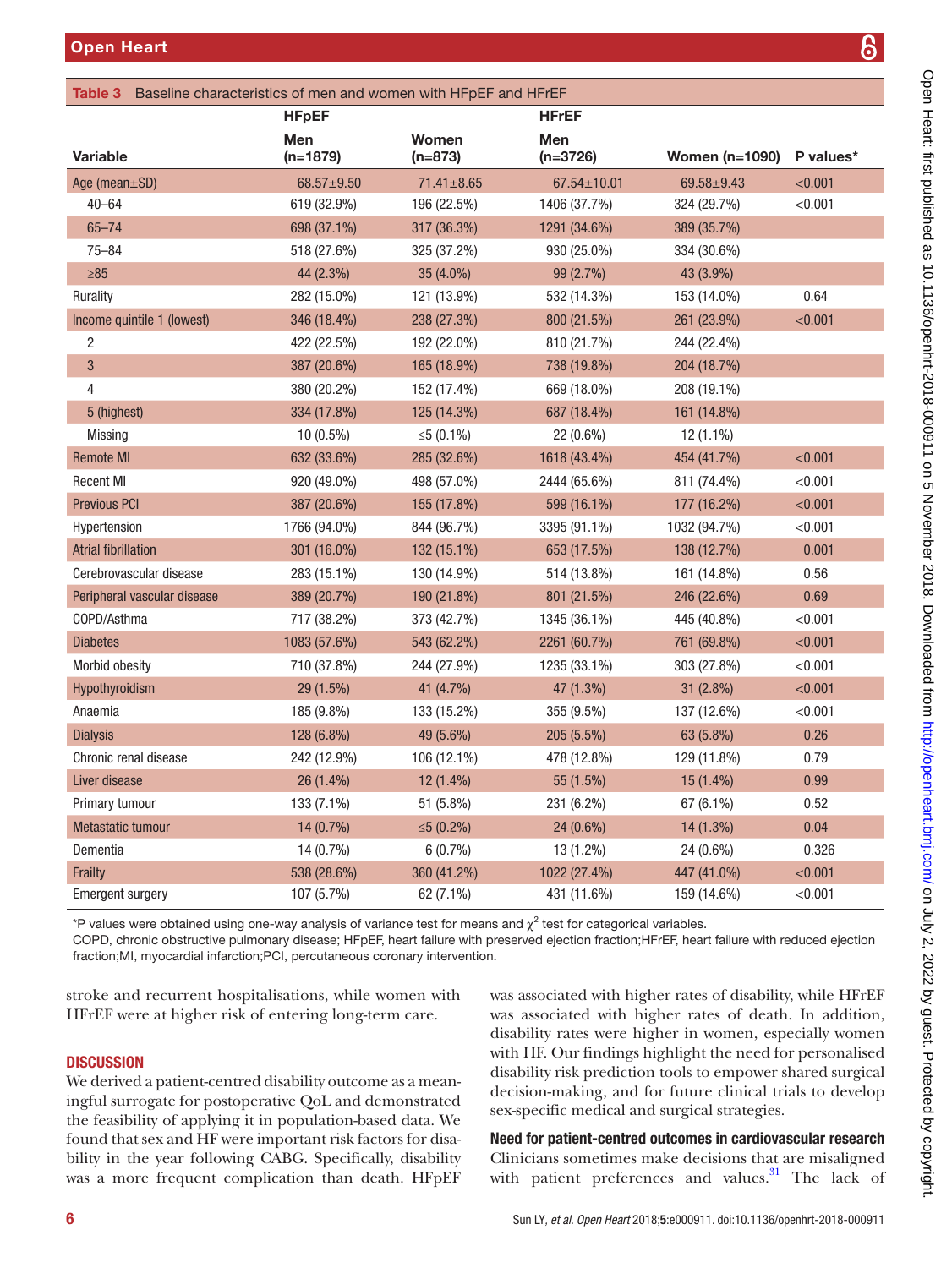<span id="page-6-0"></span>

| Event rates within 1 year following coronary artery bypass grafting, by heart failure status<br>Table 4 |                            |                            |                            |                            |                      |           |
|---------------------------------------------------------------------------------------------------------|----------------------------|----------------------------|----------------------------|----------------------------|----------------------|-----------|
| Event                                                                                                   | pEF, no HF<br>$(n=22 231)$ | rEF, no HF<br>$(n=10 284)$ | <b>HFpEF</b><br>$(n=2752)$ | <b>HFrEF</b><br>$(n=4816)$ | Total<br>$(n=40083)$ | P values* |
| Disability, $n$ $(\%)$                                                                                  | 846 (3.8)                  | 480 (4.7)                  | 313(11.4)                  | 513(10.7)                  | 2152(5.4)            | < 0.001   |
| Death, $n$ $\left(\frac{9}{6}\right)$                                                                   | 400(1.8)                   | 303(2.9)                   | 229(8.3)                   | 534(11.1)                  | 1466 (3.7)           | < 0.001   |
| $\geq$ 3 non-elective hospitalisations, n (%)                                                           | 274(1.2)                   | 165(1.6)                   | 163(5.9)                   | 263(5.5)                   | 865(2.2)             | < 0.001   |
| Long-term care admission, n (%)                                                                         | 88 (0.4)                   | 57(0.6)                    | 42 (1.5)                   | 67(1.4)                    | 254(0.6)             | < 0.001   |
| Stroke, n (%)                                                                                           | 533(2.4)                   | 299(2.9)                   | 147(5.3)                   | 236(4.9)                   | 1215(3.0)            | < 0.001   |

\*P values were obtained using one-way analysis of variance test for means and  $\chi^2$  test for categorical variables.

HF, heart failure; HFpEF, HF with preserved ejection fraction; HFrEF,HF with reduced ejection fraction ; pEF, preserved ejection fraction; rEF, reserved ejection fraction.

patient-oriented data from existing revascularisation trials, sometimes termed 'tombstone trials', $32$  plays a role. These trials focus primarily on mortality and MACE<sup>[33](#page-10-17)</sup> as these endpoints are easier to measure and are perceived to be more objective than QoL.<sup>[7 33–35](#page-10-2)</sup> CABG is an advancing field where operative mortality has steadily declined over the years. $36$  As CABG candidates ([online supplementary](https://dx.doi.org/10.1136/openhrt-2018-000911) [appendix 1](https://dx.doi.org/10.1136/openhrt-2018-000911)) advance in age and medical complexity, their expectations often shift towards how treatments would affect their personal freedom and mobility, rather than longevity alone.<sup>631-3337</sup>

The advent of population-based administrative databases and clinical registries offers efficient means for identifying disparities in healthcare systems. Long-term QoL outcomes are difficult to study prospectively and have so far been infeasible using administrative data due to lack of validated QoL elements in these repositories. We derived a working definition of 'disability-free survival' based on input of a large mixed cardiac medical and surgical cohort. This measure could be further developed through cardiovascular studies using administrative data.

## Sex differences in post-CABG disability

Health-related QoL at 1 year post-CABG has been reported using the short form 36 (SF-36) in several smaller observational studies. In a single-centre study assessing the QoL of 112 patients from 2005 to 2008, patients reported higher than normative scores in the subscales of social functioning, role physical and role emotional, and lower scores in physical function, bodily pain, general health, vitality social function and mental health. Additionally, men reported higher postoperative physical function and role emotional scores compared with women.<sup>38</sup> In a study of 186 patients from 1995 to 1996, poor QoL at 1 year post-CABG was associated with poor preoperative health status, while high levels of social support were associated with improved postoperative  $QoL<sup>39</sup>$  Using a patient-derived QoL surrogate, we were able to examine post-CABG outcomes at the population level. Our findings highlight the compounding risk of female sex, older age  $(≥85)$ years), cerebrovascular and chronic renal disease on disability and point to the importance of these factors in the perioperative risk stratification process.

Rates of short-term (30-day) readmissions have been reported in various population-based cohorts and range

<span id="page-6-1"></span>

| Table 5<br>Event rates within 1 year following coronary artery bypass grafting, stratified by sex |                           |                     |                          |                     |                          |                    |                          |                            |           |
|---------------------------------------------------------------------------------------------------|---------------------------|---------------------|--------------------------|---------------------|--------------------------|--------------------|--------------------------|----------------------------|-----------|
| pEF, no HF                                                                                        |                           | rEF, no HF          |                          | <b>HFpEF</b>        |                          | <b>HFrEF</b>       |                          |                            |           |
| Event                                                                                             | <b>Men</b><br>$(n=17536)$ | Women<br>$(n=4695)$ | <b>Men</b><br>$(n=8694)$ | Women<br>$(n=1590)$ | <b>Men</b><br>$(n=1879)$ | Women<br>$(n=873)$ | <b>Men</b><br>$(n=3726)$ | <b>Women</b><br>$(n=1090)$ | P values* |
| Disability, n (%)                                                                                 | 601(3.4)                  | 245(5.2)            | 357(4.1)                 | 123(7.7)            | 189(10.1)                | 124 (14.2)         | 395(10.6)                | 118(10.8)                  | < 0.001   |
| Death, $n$ $\left(\frac{9}{6}\right)$                                                             | 292(1.7)                  | 108(2.3)            | 236(2.7)                 | 67(4.2)             | 132(7.0)                 | 97(11.1)           | 386 (10.4)               | 148 (13.6)                 | < 0.001   |
| Non-elective<br>hospitalisations,<br>$mean \pm SD$                                                | $0.2 \pm 0.6$             | $0.3 \pm 0.8$       | $0.3 \pm 0.7$            | $0.4 \pm 0.8$       | $0.5 \pm 1.0$            | $0.7 + 1.1$        | $0.6 \pm 1.1$            | $0.6 + 1.0$                | < 0.001   |
| $\geq$ 3 non-elective<br>hospitalisations, n (%)                                                  | 176(1.0)                  | 98(2.1)             | 124(1.4)                 | 41(2.6)             | 92(4.9)                  | 71(8.1)            | 209(5.6)                 | 54(5.0)                    | < 0.001   |
| Long-term care<br>admission, $n$ $(\%)$                                                           | 50(0.3)                   | 38(0.8)             | 38(0.4)                  | 19(1.2)             | 24(1.3)                  | 18(2.1)            | 36(1.0)                  | 31(2.8)                    | < 0.001   |
| Stroke, n (%)                                                                                     | 403 (2.3)                 | 130(2.8)            | 225(2.6)                 | 74 (4.7)            | 95(5.1)                  | 52(6.0)            | 180 (4.8)                | 56(5.1)                    | < 0.001   |

\*P values were obtained using one-way analysis of variance test for means and  $\chi^2$  test for categorical variables. HF, heart failure; HFpEF, heart failure with preserved ejection fraction; HFrEF, heart failure with reduced ejection fraction; pEF, preserved ejection fraction; rEF; reduced ejection fraction.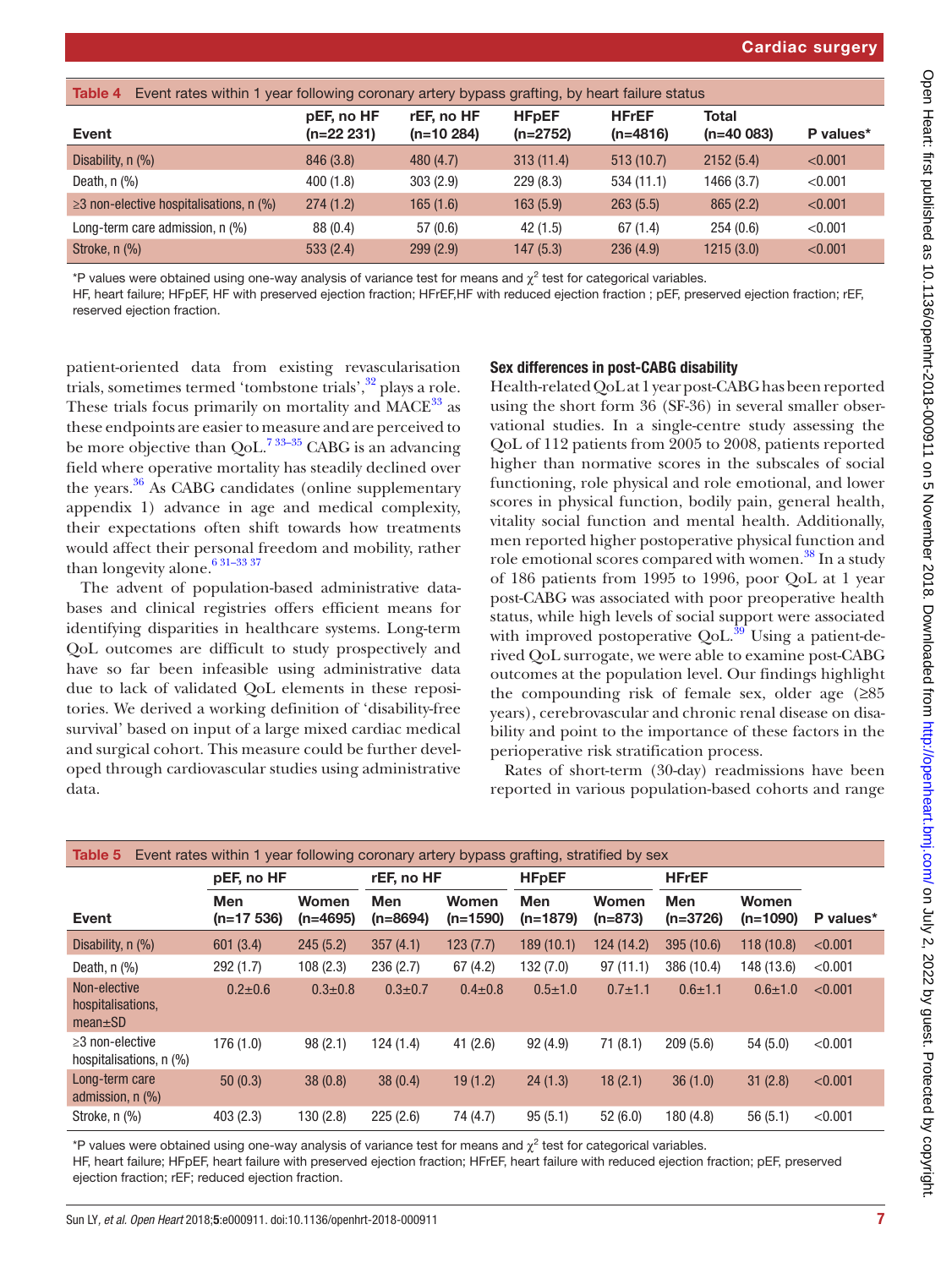

<span id="page-7-0"></span>Figure 1 Adjusted cumulative disability incidence by sex and heart failure status. The solid lines represent adjusted cumulative incidence in men. The dotted lines represent adjusted cumulative incidence in women. HF, heart failure; HFpEF, HF with preserved ejection fraction; HFrEF, HF with reduced ejection fraction; pEF, preserved ejection fraction; rEF, reduced ejection fraction.

from 0% to 27% following CABG.<sup>[40–42](#page-10-21)</sup> Long-term post-CABG readmissions have mostly been reported as part of composite outcomes such as in the case of the Surgical Treatment for Ischemic Heart Failure (STICH) trial.<sup>143</sup> In STICH, 65% of patients were dead or hospitalised at 5 years of follow-up, $^{4\bar{3}}$ 89% at 10 years. $^{\rm l}$  In a historical cohort of 8910 patients who underwent primary isolated CABG between 1980 and 1993, 1-year survival without cardiac readmissions occurred in  $93\%$ .<sup>44</sup> Although lacking in detailed sex-specific analyses, these authors reported a higher rate of cardiac readmissions in women.<sup>44</sup> Our study reports on modern 1-year hospital readmission rates and

<span id="page-7-1"></span>

| Sex-specific disability risk factors post coronary artery bypass grafting<br>Table 6 |                                |                                |                      |  |  |  |
|--------------------------------------------------------------------------------------|--------------------------------|--------------------------------|----------------------|--|--|--|
|                                                                                      | Sex-specific HR (95% CI)       |                                |                      |  |  |  |
|                                                                                      | <b>Men</b>                     | Women                          | Interaction p values |  |  |  |
| <b>HF</b> group                                                                      |                                |                                |                      |  |  |  |
| pEF, no HF                                                                           | Reference                      | Reference                      | 0.05                 |  |  |  |
| rEF, no HF                                                                           | 1.04 $(0.85 \text{ to } 1.27)$ | 1.18 $(1.04 \text{ to } 1.33)$ |                      |  |  |  |
| <b>HFpEF</b>                                                                         | 1.24 $(1.01 \text{ to } 1.53)$ | 1.73 (1.52 to 1.98)            |                      |  |  |  |
| <b>HFrEF</b>                                                                         | $1.55(0.99 \text{ to } 2.41)$  | 2.09 (1.52 to 2.88)            |                      |  |  |  |
| Age group (years)                                                                    |                                |                                |                      |  |  |  |
| $40 - 64$                                                                            | Reference                      | Reference                      | 0.003                |  |  |  |
| $65 - 74$                                                                            | $1.30(1.04 \text{ to } 1.63)$  | 1.06 (0.93 to 1.22)            |                      |  |  |  |
| $75 - 84$                                                                            | 1.82 $(1.46 \text{ to } 2.28)$ | 1.80 $(1.51 \text{ to } 2.14)$ |                      |  |  |  |
| $\geq 85$                                                                            | 1.30 (1.04 to 1.64)            | 1.84 (1.60 to 2.12)            |                      |  |  |  |
| Remote myocardial infarction                                                         | 1.21 $(1.02 \text{ to } 1.44)$ | $0.99(0.88 \text{ to } 1.11)$  | 0.04                 |  |  |  |
| Cerebrovascular disease                                                              | $1.76(1.45 \text{ to } 2.15)$  | 2.35(2.08 to 2.66)             | 0.01                 |  |  |  |
| Chronic renal disease                                                                | 1.26 (0.98 to 1.62)            | 1.68 (1.45 to 1.96)            | 0.05                 |  |  |  |

HF, heart failure; HFpEF, HF with preserved ejection fraction; HFrEF, HF with reduced ejection fraction; pEF, preserved ejection fraction;rEF, reduced ejection fraction.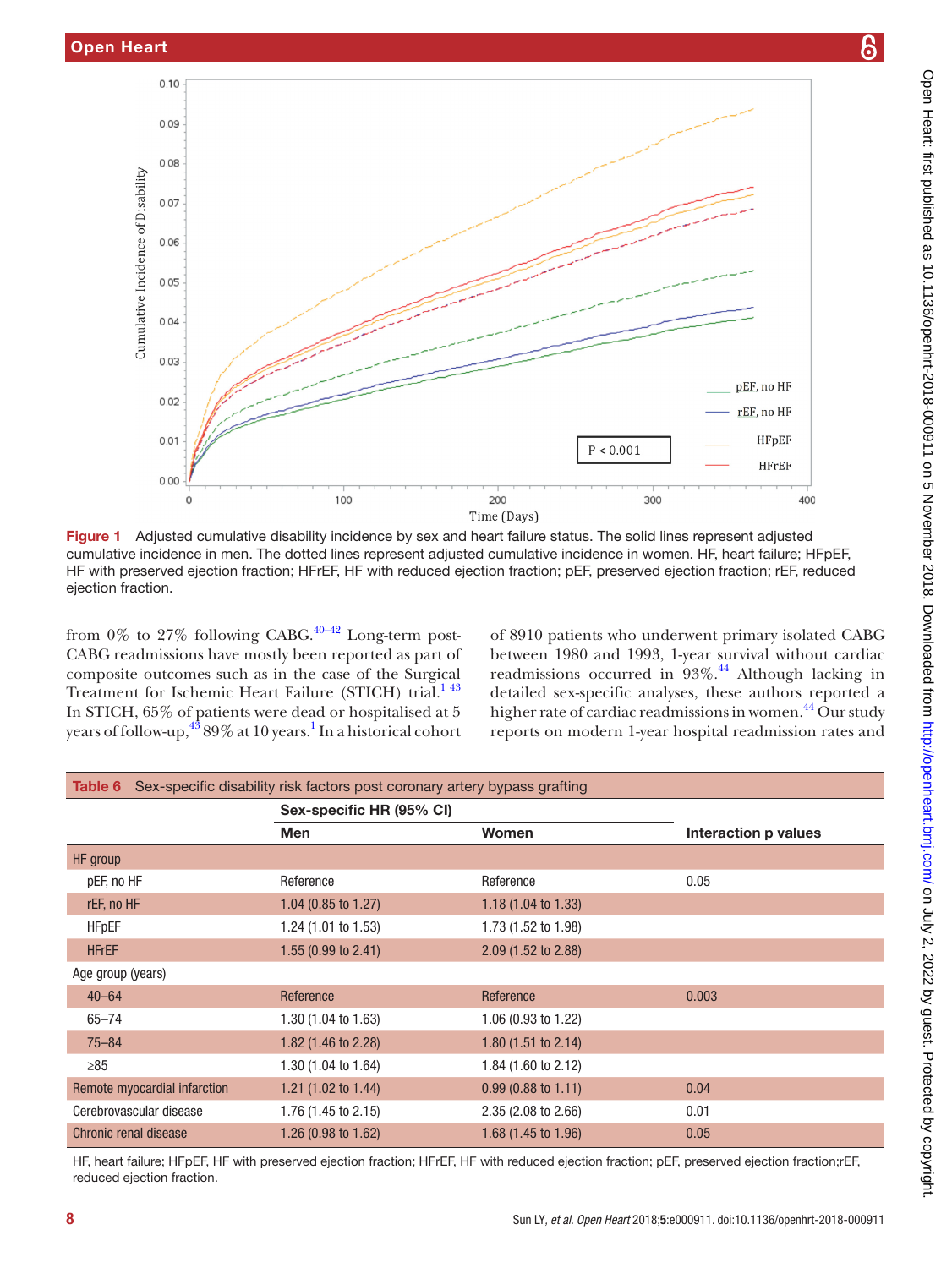

<span id="page-8-0"></span>Figure 2 Adjusted cumulative incidence of stroke, by sex and heart failure status. The solid lines represent cumulative incidence in men. The dotted lines represent cumulative incidence in women. HF, heart failure; HFpEF, HF with preserved ejection fraction; HFrEF, HF with reduced ejection fraction; pEF, preserved ejection fraction; rEF, reduced ejection fraction.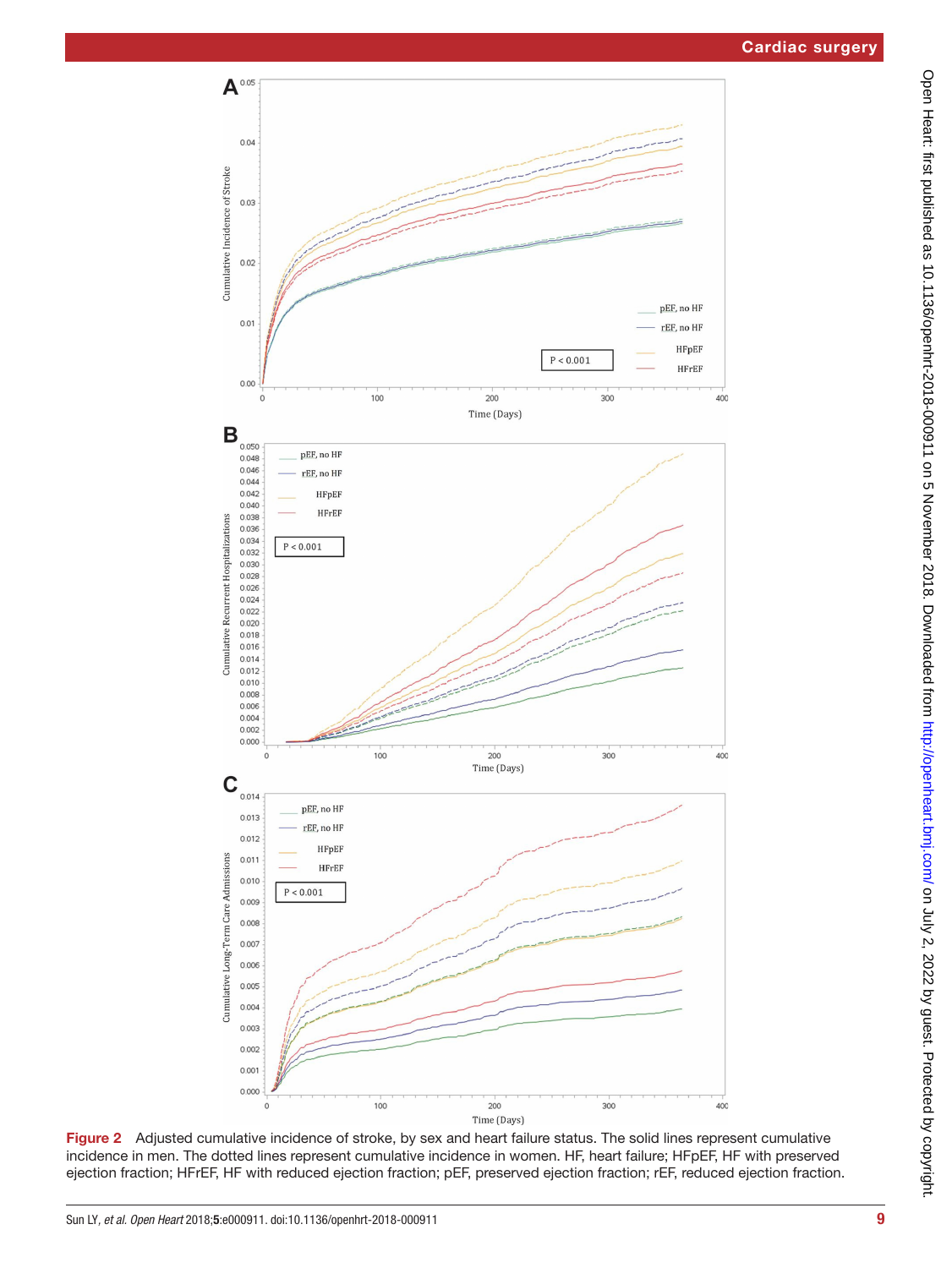adds to the literature that female sex and HF (especially HFpEF) are important risk factors for recurrent non-elective hospitalisations. Our findings suggest that extended postoperative follow-up should be tailored to women with signs and symptoms with HF and not based on EF alone.<sup>[3](#page-10-9)</sup>

Our reported rates of stroke are consistent with the literature. $45-47$  In addition, our finding of higher rates of stroke in women and those with HFpEF expanded our knowledge of this complication. Consistent with previous reports, $^{19}$ <sup>48</sup> 49 we found a higher prevalence of HFpEF in women presenting for CABG surgery. This is likely due to HFpEF being a disease of older women and those with chronic arterial hypertension, whose rightward cerebral autoregulation shift predisposes them to cerebral ischaemia when exposed to even mild degrees of intraoperative hypotension.<sup>50</sup> Women and those with HFpEF may therefore benefit from individualised perioperative haemodynamic management to mitigate the risk of perioperative stroke.<sup>50</sup>

In summary, our findings highlight an important care gap in that current delivery of medical and surgical therapies for CAD are insufficiently specific to women. Women are under-represented in clinical trials, and much of the practice guidelines are based on extrapolated trial data from male patients. Future trials could focus on evaluating the specific effect of pharmacological and surgical techniques (such as multiple arterial grafting and off-pump CABG) in women as well as in men. Furthermore, our findings point to women with HF as a specific group that is likely to benefit from targeted medical and social interventions.

## Limitations and strengths

This study has several limitations. First, our disability measure needs to be prospectively validated against established QoL instruments. However, our study is a first step towards describing the burden of disability post-CABG at the population level. Second, data pertaining to stroke severity are unavailable in the databases used. As some patients with stroke experience full functional recovery, our findings may have overestimated the burden of stroke-related disability. Third*,* the lack of natriuretic peptides measurements precluded the use of this biomarker as a third diagnostic criterion for HFpEF.<sup>18</sup> However, brain natriuretic peptide (BNP) measurements are not a routine practice in Ontario, and whether BNP would further improve risk stratification in patients with HF, above and beyond physician-diagnosed HF, remains to be determined. Finally, cohort studies are by nature subjected to residual confounding.

#### **CONCLUSIONS**

We used a patient-derived disability measure to identify gaps in health outcomes in a large cohort of patients who underwent isolated CABG. We found disability to be a more frequent complication than death in the year postsurgery, and in addition we identified female

sex and the presence of HF as important disability risk factors. Future research should be dedicated to personalised disability risk prediction to guide patient-centred operative decision-making, and to sex-specific medical and surgical strategies to improve outcomes in patients with CAD.

#### Author affiliations

<sup>1</sup> Division of Cardiac Anesthesiology, Department of Anesthesiology and Pain Medicine, University of Ottawa Heart Institute, Ottawa, Ontario, Canada <sup>2</sup> Cardiovascular Research Program, Institute for Clinical Evaluative Sciences, Ontario, Canada

<sup>3</sup>Sunnybrook Schulich Heart Centre, University of Toronto, Toronto, Ontario, Canada 4 Peter Munk Cardiac Centre, University Health Network, University of Toronto, Toronto, Ontario, Canada

5 Division of Cardiology, Department of Medicine, University of Ottawa Heart Institute, Ottawa, Ontario, Canada

<sup>6</sup>Division of Cardiac Surgery, University of Ottawa Heart Institute, Ottawa, Ontario, Canada

Acknowledgements This study was supported by the Institute for Clinical Evaluative Sciences (ICES), which is funded by an annual grant from the Ontario Ministry of Health and Long-Term Care (MOHLTC). The authors acknowledge that the clinical registry data used in this analysis are from participating hospitals through CorHealth Ontario, which serves as an advisory body to the MOHLTC, is funded by the MOHLTC, and is dedicated to improving the quality, efficiency, access and equity in the delivery of the continuum of adult cardiac, vascular and stroke services in Ontario, Canada. The authors also acknowledge the usage of data compiled and provided by the Canadian Institute for Health Information. These data sets were linked using unique encoded identifiers and analysed at the ICES.

Contributors LYS contributed to the conception and design of the work, and obtained funding for the study. All authors contributed to the design of the work. LYS and ABE contributed to the acquisition and analysis of data. All of the authors contributed to the interpretation of data. LYS contributed to drafting of the manuscript, which all of the authors revised. All of the authors agree to be accountable for all aspects of the work, including the accuracy and integrity of the data presented.

Funding We acknowledge support from an operating grant from the University of Ottawa Department of Anesthesiology and Pain Medicine (Grant #4566). JVT was supported by a Canada Research Chair in Health Services Research and a Career Investigator Award from the Heart and Stroke Foundation of Ontario. DSL is supported by a mid-career investigator award from the Heart and Stroke Foundation and is the Ted Rogers Chair in Heart Function Outcomes. PCA is supported by a Career Investigator Award from the Heart and Stroke Foundation. The funders do not have a role in the design and conduct of the study, in the collection, analysis and interpretation of the data, nor in the preparation, review or approval of the manuscript.

Competing interests None declared.

Patient consent Not required.

Ethics approval The University of Ottawa Heart Institute Research Ethics Board approved the survey study. The Research Ethics Board of Sunnybrook Health Sciences Centre, Toronto, Canada, approved the population-based study and waived the need for informed consent.

Provenance and peer review Not commissioned; internally peer reviewed.

Data sharing statement The data and study materials will not be made available to other researchers for purposes of reproducing the results or replicating the procedure.

Open access This is an open access article distributed in accordance with the Creative Commons Attribution Non Commercial (CC BY-NC 4.0) license, which permits others to distribute, remix, adapt, build upon this work non-commercially, and license their derivative works on different terms, provided the original work is properly cited, appropriate credit is given, any changes made indicated, and the use is non-commercial. See:<http://creativecommons.org/licenses/by-nc/4.0/>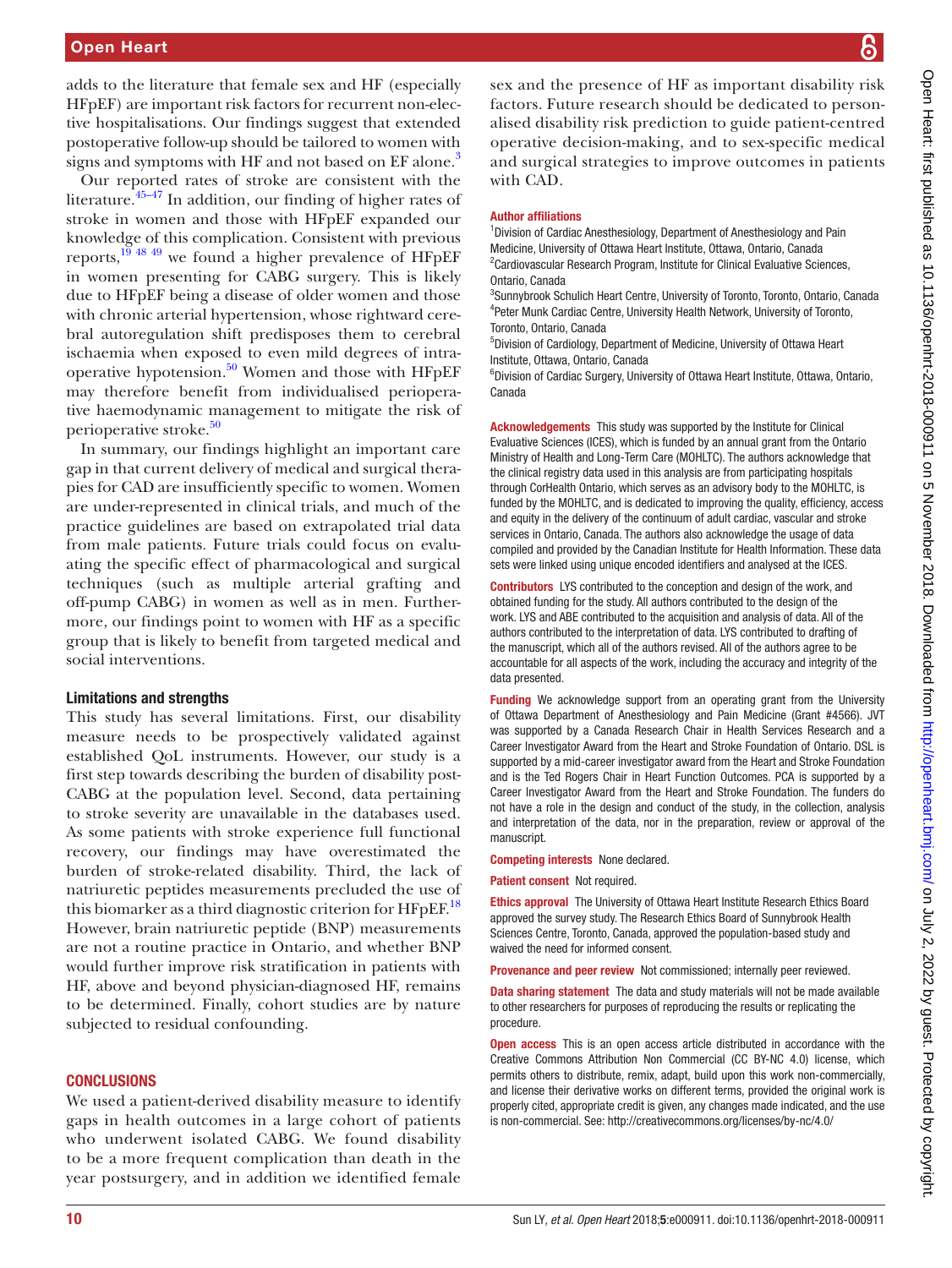## Cardiac surgery

## **References**

- <span id="page-10-0"></span>1. Velazquez EJ, Lee KL, Jones RH, *et al*. Coronary-artery bypass surgery in patients with ischemic cardiomyopathy. *[N Engl J Med](http://dx.doi.org/10.1056/NEJMoa1602001)* 2016;374:1511–20.
- 2. Velazquez EJ, Williams JB, Yow E, *et al*. Long-term survival of patients with ischemic cardiomyopathy treated by coronary artery bypass grafting versus medical therapy. *[Ann Thorac Surg](http://dx.doi.org/10.1016/j.athoracsur.2011.10.064)* 2012;93:523–30.
- <span id="page-10-9"></span>3. Sun LY, Tu JV, Bader Eddeen A, *et al*. Prevalence and long-term survival after coronary artery bypass grafting in women and men with heart failure and preserved versus reduced ejection fraction. *[J](http://dx.doi.org/10.1161/JAHA.118.008902)  [Am Heart Assoc](http://dx.doi.org/10.1161/JAHA.118.008902)* 2018;7:(e008902).
- 4. Wrobel K, Stevens SR, Jones RH, *et al*. Influence of baseline characteristics, operative conduct, and postoperative course on 30-day outcomes of coronary artery bypass grafting among patients with left ventricular dysfunction: results from the Surgical Treatment for Ischemic Heart Failure (STICH) Trial. *[Circulation](http://dx.doi.org/10.1161/CIRCULATIONAHA.114.014932)* 2015;132:720–30.
- 5. Hillis GS. Outcome of patients with low ejection fraction undergoing coronary artery bypass grafting: renal function and mortality after 3.8 years. *[Circulation](http://dx.doi.org/10.1161/CIRCULATIONAHA.105.000661)* 2006;114:I-414–419.
- <span id="page-10-1"></span>6. Rahimi K, Malhotra A, Banning AP, *et al*. Outcome selection and role of patient reported outcomes in contemporary cardiovascular trials: systematic review. *[BMJ](http://dx.doi.org/10.1136/bmj.c5707)* 2010;341:c5707.
- <span id="page-10-2"></span>7. Wenger NK, Froelicher ES, Smith LK, *et al*. Cardiac rehabilitation as secondary prevention. Agency for health care policy and research and national heart, lung, and blood institute. *[Clin Pract Guidel Quick](http://www.ncbi.nlm.nih.gov/pubmed/8595435)  [Ref Guide Clin](http://www.ncbi.nlm.nih.gov/pubmed/8595435)* 1995;17:1–23.
- <span id="page-10-3"></span>8. Hannah D, Lindholm B, Maisch L. Certain uncertainty: life after stroke from the patient's perspective. *[Circ Cardiovasc Qual](http://dx.doi.org/10.1161/CIRCOUTCOMES.114.001315)  [Outcomes](http://dx.doi.org/10.1161/CIRCOUTCOMES.114.001315)* 2014;7:968–9.
- 9. O'Brien EC, Xian Y, Fonarow GC, *et al*. Clinical commentary on "Certain uncertainty: life after stroke from the patient's perspective". *[Circ Cardiovasc Qual Outcomes](http://dx.doi.org/10.1161/CIRCOUTCOMES.114.001484)* 2014;7:970.
- <span id="page-10-4"></span>10. Go AS, Mozaffarian D, Roger VL, *et al*. Heart disease and stroke statistics-2014 update: a report from the American Heart Association. *[Circulation](http://dx.doi.org/10.1161/01.cir.0000441139.02102.80)* 2014;129:e28–292.
- 11. Xian Y, O'Brien EC, Fonarow GC. Patient-centered research into outcomes stroke patients prefer and effectiveness research Centered Research into Outcomes Stroke Patients Prefer and Effectiveness Research: implementing Implementing the patient-driven research paradigm to aid decision making in stroke care. *[Am Heart J](http://dx.doi.org/10.1016/j.ahj.2015.04.008)* 2015;170:36–45.
- <span id="page-10-5"></span>12. Tu JV, Ko DT, Guo H, *et al*. Determinants of variations in coronary revascularization practices. *[CMAJ](http://dx.doi.org/10.1503/cmaj.111072)* 2012;184:179–86.
- <span id="page-10-6"></span>13. Schultz SE, Rothwell DM, Chen Z, *et al*. Identifying cases of congestive heart failure from administrative data: a validation study using primary care patient records. *[Chronic Dis Inj Can](http://www.ncbi.nlm.nih.gov/pubmed/23735455)* 2013;33:160–6.
- <span id="page-10-7"></span>14. Tu K, Campbell NR, Chen ZL, *et al*. Accuracy of administrative databases in identifying patients with hypertension. *[Open Med](http://www.ncbi.nlm.nih.gov/pubmed/20101286)* 2007;1:e18–26.
- 15. Juurlink D, Preya C, Croxford R. *Canadian institute for health information discharge abstract database: a validation study. ICES Investigative Report*. Toronto, ON: Institute for Clinical Evaluative Sciences, 2006
- 16. Hux JE, Ivis F, Flintoft V, *et al*. Diabetes in Ontario: determination of prevalence and incidence using a validated administrative data algorithm. *[Diabetes Care](http://dx.doi.org/10.2337/diacare.25.3.512)* 2002;25:512–6.
- 17. Austin PC, Daly PA, Tu JV. A multicenter study of the coding accuracy of hospital discharge administrative data for patients admitted to cardiac care units in Ontario. *[Am Heart J](http://dx.doi.org/10.1067/mhj.2002.123839)* 2002;144:290–6.
- <span id="page-10-8"></span>18. Ponikowski P, Voors AA, Anker SD, *et al*. 2016 ESC Guidelines for the diagnosis and treatment of acute and chronic heart failure: the task force for the diagnosis and treatment of acute and chronic heart failure of the European Society of Cardiology (ESC)developed with the special contribution of the Heart Failure Association (HFA) of the ESC. *[Eur Heart J](http://dx.doi.org/10.1093/eurheartj/ehw128)* 2016;37:2129–200.
- <span id="page-10-25"></span>19. Dalén M, Lund LH, Ivert T, *et al*. Survival after coronary artery bypass grafting in patients with preoperative heart failure and preserved vs reduced ejection fraction. *[JAMA Cardiol](http://dx.doi.org/10.1001/jamacardio.2016.1465)* 2016;1:530–8.
- <span id="page-10-10"></span>20. Quan H, Sundararajan V, Halfon P, *et al*. Coding algorithms for defining comorbidities in ICD-9-CM and ICD-10 administrative data. *[Med Care](http://dx.doi.org/10.1097/01.mlr.0000182534.19832.83)* 2005;43:1130–9.
- 21. Gershon AS, Wang C, Guan J, *et al*. Identifying patients with physician-diagnosed asthma in health administrative databases. *[Can](http://dx.doi.org/10.1155/2009/963098)  [Respir J](http://dx.doi.org/10.1155/2009/963098)* 2009;16:183–8.
- 22. Gershon AS, Wang C, Guan J, *et al*. Identifying individuals with physcian diagnosed COPD in health administrative databases. *[COPD](http://dx.doi.org/10.1080/15412550903140865)* 2009;6:388–94.
- <span id="page-10-11"></span>23. Plessis du V, Beshiri R, Bollman RD. *Definitions of "rural". Agriculture and rural working paper series, No. 61*. Ottawa, ON: Statistics Canada, 2002.
- <span id="page-10-12"></span>24. Lieberman RAC, Weiner J. *Development and evaluation of the johns hopkins university risk adjustment models for medicare+ choice plan payment*. MD Baltimore, 2003.
- 25. Sternberg SA, Bentur N, Abrams C, *et al*. Identifying frail older people using predictive modeling. *[Am J Manag Care](http://www.ncbi.nlm.nih.gov/pubmed/23145847)* 2012;18:e392–7.
- 26. *The johns hopkins adjusted clinical groups technical reference guide*, version 9.0. Baltimore, MD: Johns Hopkins University, 2009.
- 27. Bronskill SCM, Costa A. *Aging in Ontario: an ICES chartbook of health services use by older adults - a technical report*. Ontario, Canada: Institute for Clinical Evaluative Sciences, 2010.
- 28. Bronskill SCX, Gruneir A, Ho M. *Health system use by frail Ontario seniors: an in-depth examination of four vulnerable cohorts*. Ontario, Canada: Institute for Clinical Evaluative Sciences, 2011.
- <span id="page-10-13"></span>29. Tu K, Wang M, Young J, *et al*. Validity of administrative data for identifying patients who have had a stroke or transient ischemic attack using EMRALD as a reference standard. *[Can J Cardiol](http://dx.doi.org/10.1016/j.cjca.2013.07.676)* 2013;29:1388–94.
- <span id="page-10-14"></span>30. Zhang X, Zhang MJ. SAS macros for estimation of direct adjusted cumulative incidence curves under proportional subdistribution hazards models. *[Comput Methods Programs Biomed](http://dx.doi.org/10.1016/j.cmpb.2010.07.005)* 2011;101:87–93.
- <span id="page-10-15"></span>31. Mulley AG. Inconvenient truths about supplier induced demand and unwarranted variation in medical practice. *[BMJ](http://dx.doi.org/10.1136/bmj.b4073)* 2009;339:b4073.
- <span id="page-10-16"></span>32. Chalmers I, Clarke M. Outcomes that matter to patients in tombstone trials. *[Lancet](http://dx.doi.org/10.1016/S0140-6736(01)06689-2)* 2001;358:1649.
- <span id="page-10-17"></span>33. Myles PS. Meaningful outcome measures in cardiac surgery. *[J Extra](http://www.ncbi.nlm.nih.gov/pubmed/24779115)  [Corpor Technol](http://www.ncbi.nlm.nih.gov/pubmed/24779115)* 2014;46:23–7.
- 34. Caine N, Harrison SC, Sharples LD, *et al*. Prospective study of quality of life before and after coronary artery bypass grafting. *[BMJ](http://dx.doi.org/10.1136/bmj.302.6775.511)* 1991;302:511–6.
- 35. Chocron S, Etievent JP, Viel JF, *et al*. Prospective study of quality of life before and after open heart operations. *[Ann Thorac Surg](http://dx.doi.org/10.1016/0003-4975(95)00936-1)* 1996;61:153–7.
- <span id="page-10-18"></span>36. Ferguson TB, Hammill BG, Peterson ED, *et al*. A decade of change-risk profiles and outcomes for isolated coronary artery bypass grafting procedures, 1990-1999: a report from the STS national database committee and the duke clinical research institute. Society of thoracic surgeons. *[Ann Thorac Surg](http://dx.doi.org/10.1016/S0003-4975(01)03339-2)* 2002;73:480–9.
- 37. Selby JV, Beal AC, Frank L. The Patient-Centered Outcomes Research Institute (PCORI) national priorities for research and initial research agenda. *[JAMA](http://dx.doi.org/10.1001/jama.2012.500)* 2012;307:1583–4.
- <span id="page-10-19"></span>38. Taghipour HR, Naseri MH, Safiarian R, *et al*. Quality of life one year after coronary artery bypass graft surgery. *[Iran Red Crescent Med J](http://www.ncbi.nlm.nih.gov/pubmed/22737458)* 2011;13:171–7.
- <span id="page-10-20"></span>39. Lindsay GM, Hanlon P, Smith LN, *et al*. Assessment of changes in general health status using the short-form 36 questionnaire 1 year following coronary artery bypass grafting. *[Eur J Cardiothorac Surg](http://dx.doi.org/10.1016/S1010-7940(00)00542-X)* 2000;18:557–64.
- <span id="page-10-21"></span>40. Hannan EL, Zhong Y, Lahey SJ, *et al*. 30-day readmissions after coronary artery bypass graft surgery in New York State. *[JACC](http://dx.doi.org/10.1016/j.jcin.2011.01.010)  [Cardiovasc Interv](http://dx.doi.org/10.1016/j.jcin.2011.01.010)* 2011;4:569–76.
- 41. Li Z, Armstrong EJ, Amstrong EJ, *et al*. Hospital variation in readmission after coronary artery bypass surgery in California. *[Circ](http://dx.doi.org/10.1161/CIRCOUTCOMES.112.966945)  [Cardiovasc Qual Outcomes](http://dx.doi.org/10.1161/CIRCOUTCOMES.112.966945)* 2012;5:729–37.
- 42. Price JD, Romeiser JL, Gnerre JM, *et al*. Risk analysis for readmission after coronary artery bypass surgery: developing a strategy to reduce readmissions. *[J Am Coll Surg](http://dx.doi.org/10.1016/j.jamcollsurg.2012.11.009)* 2013;216:412–9.
- <span id="page-10-22"></span>43. Velazquez EJ, Lee KL, Deja MA, *et al*. Coronary-artery bypass surgery in patients with left ventricular dysfunction. *[N Engl J Med](http://dx.doi.org/10.1056/NEJMoa1100356)* 2011;364:1607–16.
- <span id="page-10-23"></span>44. Bradshaw PJ, Jamrozik K, Le M, *et al*. Mortality and recurrent cardiac events after coronary artery bypass graft: long term outcomes in a population study. *[Heart](http://dx.doi.org/10.1136/heart.88.5.488)* 2002;88:488–94.
- <span id="page-10-24"></span>45. Stone GW, Sabik JF, Serruys PW, *et al*. Everolimus-eluting stents or bypass surgery for left main coronary artery disease. *[N Engl J Med](http://dx.doi.org/10.1056/NEJMoa1610227)* 2016;375:2223–35.
- 46. Farkouh ME, Domanski M, Sleeper LA, *et al*. Strategies for multivessel revascularization in patients with diabetes. *[N Engl J Med](http://dx.doi.org/10.1056/NEJMoa1211585)* 2012;367:2375–84.
- 47. Serruys PW, Morice MC, Kappetein AP, *et al*. Percutaneous coronary intervention versus coronary-artery bypass grafting for severe coronary artery disease. *[N Engl J Med](http://dx.doi.org/10.1056/NEJMoa0804626)* 2009;360:961–72.
- 48. Steinberg BA, Zhao X, Heidenreich PA, *et al*. Trends in patients hospitalized with heart failure and preserved left ventricular ejection fraction: prevalence, therapies, and outcomes. *[Circulation](http://dx.doi.org/10.1161/CIRCULATIONAHA.111.080770)* 2012;126:65–75.